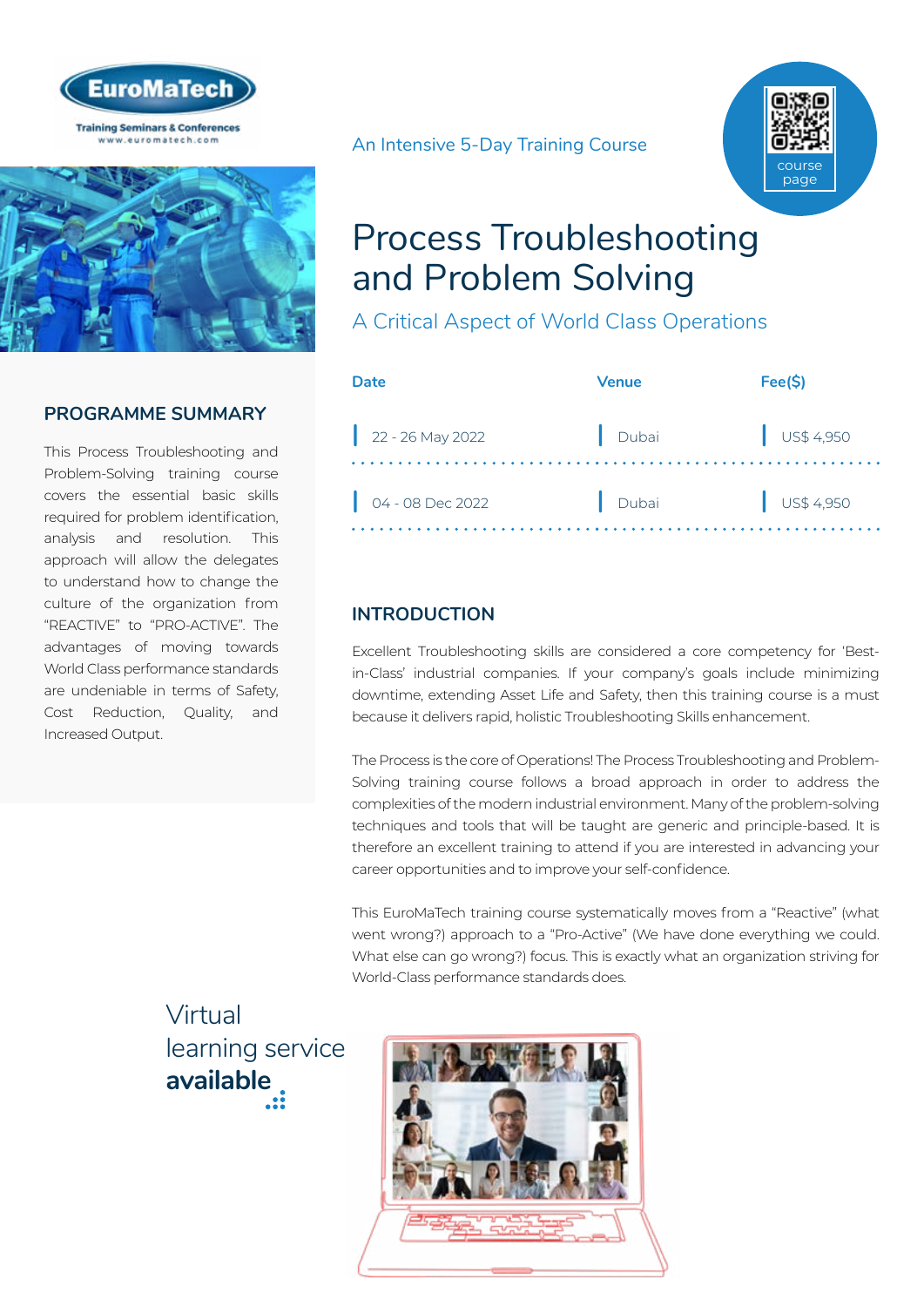### **TRAINING METHODOLOGY**

The EuroMaTech training course will be conducted in a facilitative style with a combination of lecture, practical experience in the use of techniques, case studies and a high level of lively debate and sharing of ideas. Delegates will be encouraged to introduce problems of their own for discussion and analysis. Copies of all lecture materials, case studies and workbooks will be provided.

#### **WHO SHOULD ATTEND**

- Supervisors who are involved in the operations function and who are responsible for leading and directing people to achieve and improve productivity levels
- Those faced with the challenge of actually using the various techniques of Troubleshooting and Problem Solving to reduce downtime and waste and improve run efficiencies will benefit
- It is of equal importance to Production, Maintenance Engineering and Process Engineering personnel

#### **PROGRAMME OBJECTIVES**

- Understand the post commissioning aspects of operations
- Develop a structured approach to Troubleshooting and Problem Solving which uses a common terminology and shared understanding
- Point the way to Continuous Improvement in the way you run your processes and make incremental efficiency gains
- Understand the difference between having a techniques manual on the bookshelf - and actually making it work
- Identify the "motivated" people who should be the champions of Troubleshooting and Problem Solving - and who should just follow
- Understand work practices which enable consistent progress towards World Class performance standards

#### **In-house Training**

EuroMaTech is capable of conducting this training programme exclusively for your delegates. Please e-mail us on inhouse@euromatech.ae for further information and/or to receive a comprehensive proposal.



# **QUALITY CERTIFICATIONS & ACCREDITATIONS**

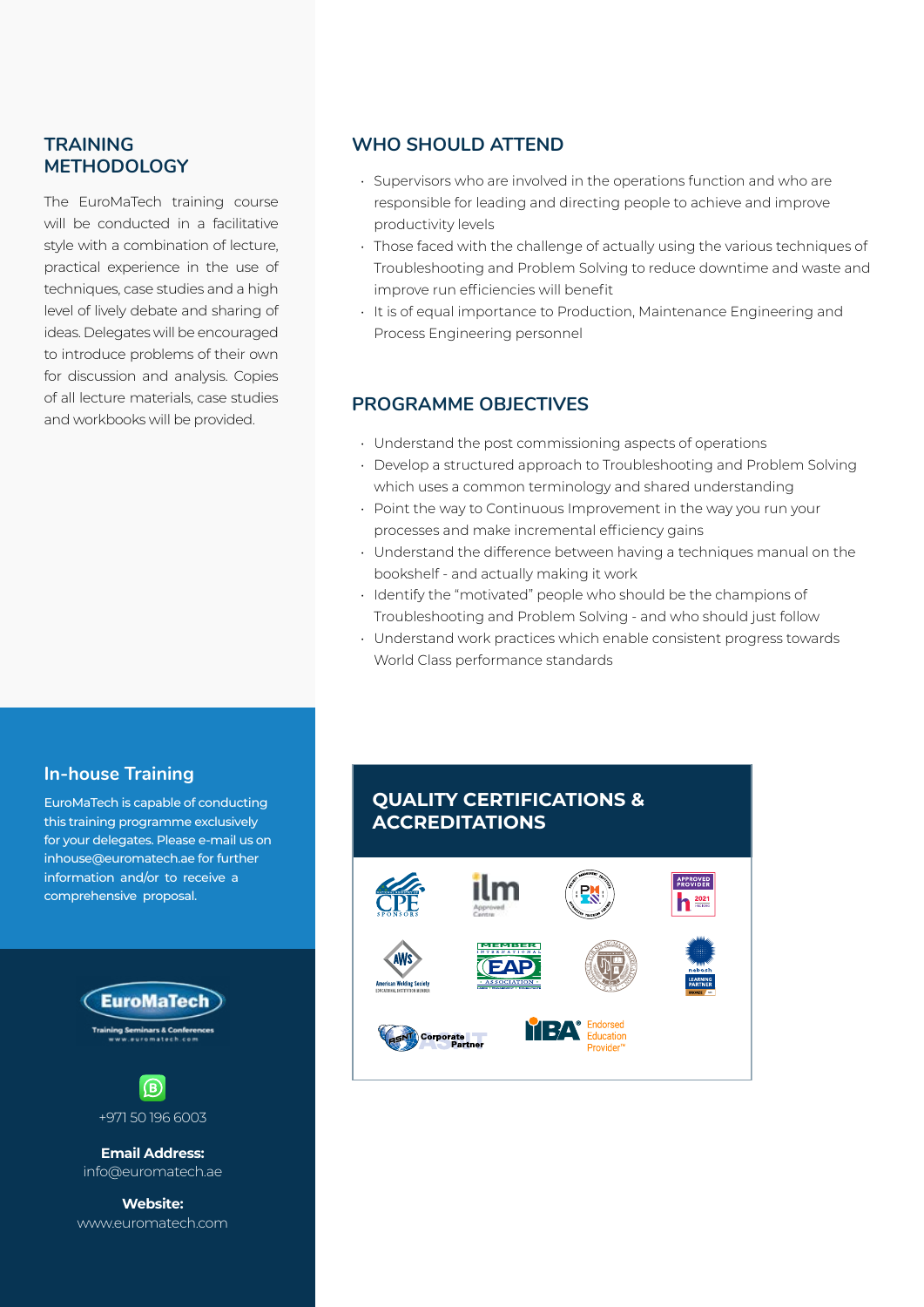# **COURSE OUTLINE**



### **Day 1**

#### Post Commissioning Activities

- Asset Classes A holistic Analysis
- Pro-Active vs. Reactive Problem Solving
- Modelling of the Operational Process to simplify operations
- Single Task Performance measurement defined in terms of generic variables: Speed; Quality; and Cost
- Complexity and Complex Systems Performance measurement
- Pyramid of Excellence The Operations Process redefined
- Configuration, Operation and Optimization
- Maturity Indexing: Planning; Control, Congruence, Empowerment
- A World Class Operations Case Study

## **Day 3**

#### People Issues – The Glue that holds everything together

- Risk Management
- Group Dynamics
- Individual Motivators
- Developing Troubleshooting and Problem-Solving skills
- Managing Change Transition Matrix
- Leadership Attributes

# **Day 4**

#### Operator, Maintainer, Designer Interface

- Cross functional and Team working
- Introduction to the Theory of Inventive Problem Solving (TRIZ)
- Auditing your process to a Dynamic Standard (Discussion session)
- Effect of Maintenance / Operations Strategy
- Development of Standards and Key Performance Indicators
- Life Cycle Costing, Design for Operation, Design for Maintenance

# **Day 2**

#### Tools and Techniques – Practical Experience

- Interactive and Dynamic variable relationships analysis
- Techniques Introduction
- Tools Introduction
- Problem Analysis
- Practical Use of Tools and **Techniques**
- Tools & Techniques selecting the right one

# **Day 5**

### Open Forum

- Six Primary and Four Secondary Maintenance Tactics
- Outsourcing of Operational Functions
- Revisit Concepts, Tools and **Techniques**
- Your Problems Case Studies
- Your Action Plan